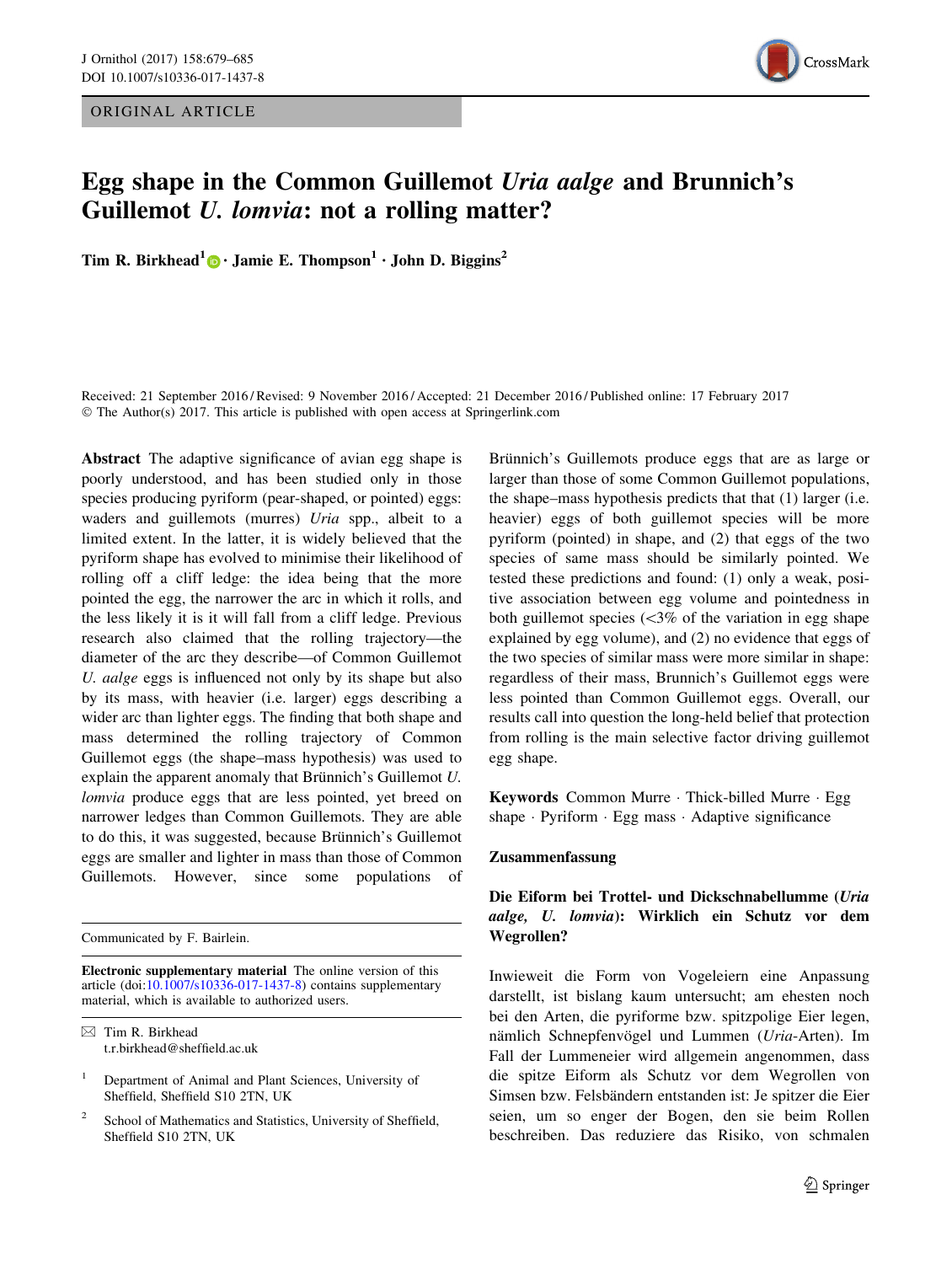Felsbändern herunterzufallen. Frühere Untersuchungen gingen davon aus, dass die Rollrichtung der Eier (d. h. der Durchmesser des Bogens, den die Eier beschreiben) bei Trottellummen (U. aalge) nicht nur von der Eiform, sondern auch von der Masse beeinflusst wird, wobei schwerere (also größere) Eier einen weiteren Bogen nehmen als leichtere. Die Tatsache, dass bei Trottellummen sowohl Form als auch Masse eines Eies die Rollrichtung vorgeben (die sog. Eiform- und Eimassenhypothese) wurde wiederholt bei der Diskussion der scheinbaren Regelabweichung herangezogen, dass Dickschnabellummen (U. lomvia) weniger spitze Eier als Trottellummen legen, obwohl sie auf noch schmaleren Felsbändern als letztere brüten. Dies sei deshalb möglich, weil die Eier von Dickschnabellummen kleiner und leichter als die von Trottellummen seien. Allerdings gibt es Populationen von Dickschnabellumme, die gleichgroße Eier wie Trottellummeneier oder sogar noch größere Eier legen. Die bereits erwähnte Eiform- und Eimassenhypothese sagt voraus, dass (1) die größeren (und damit schwereren) Eier beider Lummenarten eine spitzere Form haben und (2) gleich schwere Eier bei beiden Arten eine ähnlich spitze Form aufweisen sollten. Diese Voraussagen wurden von uns überprüft: (1) Es existiert eine schwache, positive Korrelation zwischen Eivolumen und Spitzpoligkeit bei beiden Lummenarten (weniger als 3% der Variation der Eiform werden vom Eivolumen erklärt). (2) Es gibt keine Evidenz, dass bei beiden Arten gleichschwere Eier eine höhere Formähnlichkeit aufweisen. Unabhängig von ihrer Masse waren Dickschnabellummeneier weniger spitz als Trottellummeneier. Damit stellen unsere Ergebnisse die langgehegte Vorstellung in Frage, dass ein Wegrollschutz den wichtigsten Selektionsfaktor bei der Entstehung der Eiform von Trottelllummen darstellt.

# Introduction

The adaptive significance of avian egg shape is poorly understood (Barta and Székely [1997](#page-5-0)) and, except for those species producing pyriform (pear-shaped, or pointed) eggs such as waders and guillemots (murres) Uria spp., little studied. In waders, Andersson [\(1978](#page-5-0)) found that a pyriform egg allows females to maximise egg volume in a four-egg clutch while simultaneously maximizing the area in contact with the parents' brood patch during incubation. For the Common Guillemot Uria aalge and Brünnich's Guillemot U. lomvia, the pyriform (pear-shaped) shape of their single egg has long been considered an adaption to minimise the risk of rolling off the narrow cliff ledges on which these species typically breed (MacGillivray [1852](#page-6-0); Belopol'skii

[1957](#page-5-0); Del Hoyo et al. [1996;](#page-6-0) Gill [2007](#page-6-0); reviewed in Birkhead [2016](#page-5-0)).

In support of this hypothesis, it has been shown that the guillemots' pyriform eggs tend to roll in an arc, whereas the 'elliptical-ovate' egg of the closely related Razorbill Alca torda—which breeds as pairs in cavities with little risk of the egg falling—rolls in a much wider arc (Belopol'skii [1957](#page-5-0); Ingold [1980\)](#page-6-0). Using plaster model eggs of different shapes, Tschanz et al. ([1969\)](#page-6-0) also showed that the more pointed the egg, the tighter the arc, and—presumably—the greater the protection conferred. However, Ingold ([1980\)](#page-6-0) subsequently showed that the plaster eggs used in Tschanz et al. [\(1969](#page-6-0)) study did not behave in the same the way as real eggs, and that, contrary to expectation, there was little difference in the rolling trajectories of real Common Guillemot and Razorbill eggs on natural substrates. Ingold [\(1980](#page-6-0)) concluded that: 'It has to remain unanswered whether the form of the guillemot egg [has] evolved in response to the pressure of the risk of falling off.' (translated from German).

Ingold [\(1980](#page-6-0), [2016](#page-6-0)), however, has presented some evidence that the guillemot's pyriform egg still confers an advantage with respect to rolling. First, he found that, when comparing eggs of the same mass, the pyriform Common Guillemot eggs rolled in a slightly smaller arc than the elliptical-ovate Razorbill eggs ( $n = 9$  for each species). Second, heavier (and thus larger) Common Guillemot eggs  $(n = 9)$  rolled in a wider arc than lighter eggs. Thus, the arc described by a rolling guillemot egg depends on both its shape and mass. Consequently, he argued that, because Common Guillemot eggs are larger (and therefore heavier) than Razorbill eggs, they would roll in an even wider arc and be especially vulnerable to falling if they were the same elliptical-ovate shape as Razorbill eggs.

Ingold ([1980\)](#page-6-0) further suggested that this interplay between shape and mass in determining an egg's rolling arc might also explain the anomaly that Brünnich's Guillemots produce eggs that are less pointed than those of Common Guillemots (Belopol'skii [1957;](#page-5-0) Harris and Birkhead [1985](#page-6-0); Birkhead and Nettleship [1987b](#page-5-0)), even though Brünnich's Guillemots typically lay on narrower cliff ledges (Birkhead and Nettleship [1987a\)](#page-5-0), and their eggs are therefore even more vulnerable to being lost by falling than Common Guillemot eggs. Ingold's ([1980\)](#page-6-0) explanation was that, because Brünnich's Guillemot eggs are smaller and lighter in mass than those of Common Guillemots', they can afford to be less pointed because lighter eggs roll in a smaller arc.

Ingold [\(1980](#page-6-0)) did not comment on the fact that some populations of Brünnich's Guillemots produce eggs that are as large or larger than those of some populations of Common Guillemot (e.g. Harris and Birkhead [1985\)](#page-6-0). His hypothesis—that shape and mass together determine an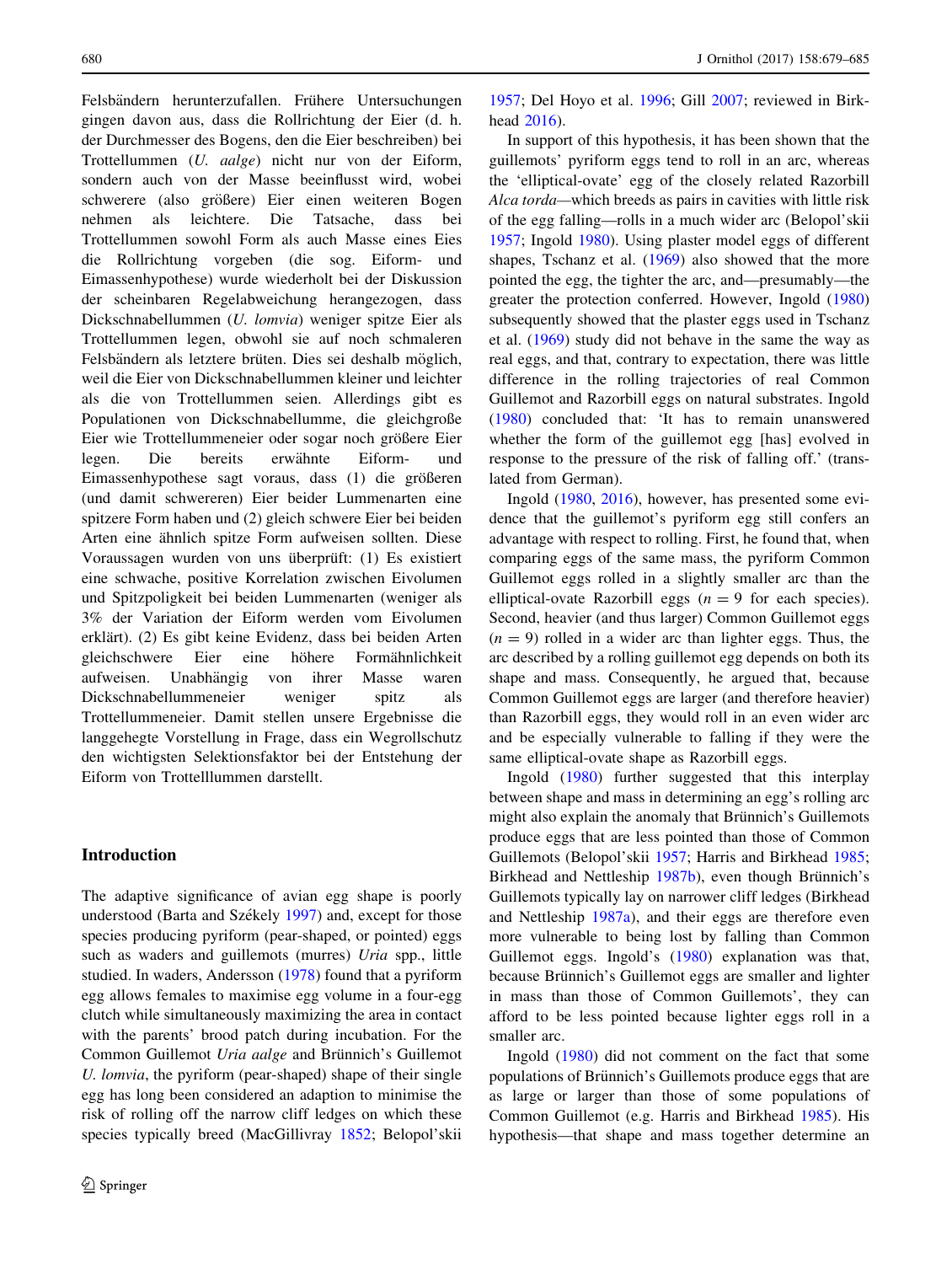<span id="page-2-0"></span>egg's rolling trajectory—would therefore predict (1) that in both guillemot species, larger (i.e. heavier) eggs will be more pyriform or pointed in shape, and (2) that eggs of the two species of same mass should be pointed to a similar extent.

The aim of the present study was to test these two predictions, as an indirect test of the idea that the pyriform shape of guillemot eggs has evolved to minimise the risk of falling off cliff ledges.

#### Methods

Our measure of guillemot egg shape was the same as that used by Belopol'skii ([1957\)](#page-5-0) and Harris and Birkhead [\(1985](#page-6-0)): the proportion of overall egg length between the egg's widest point and its more pointed end. We call this measure 'pointedness', although Deeming and Ruta ([2014\)](#page-6-0) refer to it as the 'asymmetry ratio'. While there have been numerous efforts to characterise the shape of birds' eggs (see Deeming and Ruta [2014;](#page-6-0) Mityay et al. [2015](#page-6-0) for further references), there is as yet no single parameter that adequately captures the degree to which eggs are pyriform in shape. We have not used Deeming and Ruta's ([2014\)](#page-6-0) principle component analyses to characterise shape in this present study because the principle component they use to describe shape (PC2) is closely correlated with our measure of pointedness (defined above).

We obtained pointedness measurements from photographs of eggs, taken under standardised conditions, from museum collections and from the field (see Online Resource 1, Sect. 1 for further details), and we additionally used these photographs to compute egg volume (see Online Resource 1, Sect. 1 for further details), which we used as a proxy for mass since the two variables [i.e. egg volume and egg mass (of both fresh and pipping eggs)] are highly correlated (Birkhead and Nettleship [1984\)](#page-5-0). Specifically, for Common Guillemot fresh eggs:  $r = 0.967$ ,  $n = 37$ ; for pipping eggs,  $r = 0.826$ ,  $n = 86$ ; and for Brünnich's Guillemots fresh eggs:  $r = 0.952$ ,  $n = 78$ ; for pipping eggs,  $r = 0.848$ ,  $n = 66$ ; all  $p < 0.001$  (Birkhead and Nettleship [1984](#page-5-0): table VI). There was no difference in the density of eggs weighed within 24 h of laying between the two guillemot species (see Online Resource 1, Sect. 2).

Some populations of guillemots differ in both body size and absolute egg size (Harris and Birkhead [1985](#page-6-0): pp. 168–174) and our original objective was to compare egg shape between and within populations of both Uria species. A simulation suggested that a sample of around 50 eggs from one population (colony) is needed to capture most of the variation in shape (results not shown); however, few museum collections had such large numbers of eggs from single locations. We therefore pooled samples for all locations for each species and compared the relationship between shape and volume and for each species separately. Only for Common Guillemots were there sufficient eggs (from three geographically distinct locations) to compare colonies: Skomer Island, Wales, UK, Bempton, Yorkshire, UK and Hjelmsoy (Hjelmsøya), Finnmark, Norway.

We also explored the relationship between egg shape and volume in more detail using a unique collection of eggs from a single colony (Bempton, Yorkshire, UK) that included unusually small ('dwarf') and unusually large ('doubled-yolked') eggs as well as 'normal' eggs (see Online Resource 1, Sect. 3 for further details).

Finally, we compared the shape of 78 eggs laid by 34 different females within and between years, to examine the consistency of shape within females (using the intraclass correlation coefficient; Lessells and Boag [1987](#page-6-0); Nakagawa and Schielzeth [2010](#page-6-0); see Online Resource 1, Sect. 4 for further details). Using eggs from Skomer Island, where we had measured and photographed both a haphazard sample of 210 eggs and 19 pairs of first and replacement eggs, we ran four different simulations of 100,000 replications each to compare the intraclass correlation between (1) random permutations of the replacement egg values, (2) a random selection of 19 eggs from other (i.e. non-replacement) Skomer eggs to pair with the first eggs, (3) 19 pairs drawn at random from other Skomer eggs, and (4) 19 pairs of eggs formed from other Skomer eggs, with the selection biased to mimic the approximately 5% volume difference observed (see Birkhead and Nettleship [1984\)](#page-5-0) between first and replacement eggs.

### Results

The rolling-in-an-arc hypothesis predicts that larger eggs of both guillemot species should be more pointed than smaller eggs. We tested this using data from 732 Common Guillemot eggs and 259 Brünnich's Guillemot eggs. Although pointedness increased significantly with egg volume, the slope of the relationship, which did not differ between the two species, was relatively shallow (Fig. [1](#page-3-0)). Moreover, egg volume explained just 0.5 and 2.7% of the variation in pointedness in the Common Guillemot and Brünnich's Guillemot, respectively (Fig. [1\)](#page-3-0). This result provides only very weak support for the first hypothesis.

As previous studies have shown, the eggs of Brünnich's Guillemots are significantly less pointed than those of the Common Guillemot (e.g. Birkhead and Nettleship [1987b](#page-5-0)), but in our sample, there was no significant difference in mean egg volume between the two species (Fig. [1](#page-3-0)). Critically for Ingold's hypothesis, the eggs of Brünnich's Guillemot are less pointed than those of the Common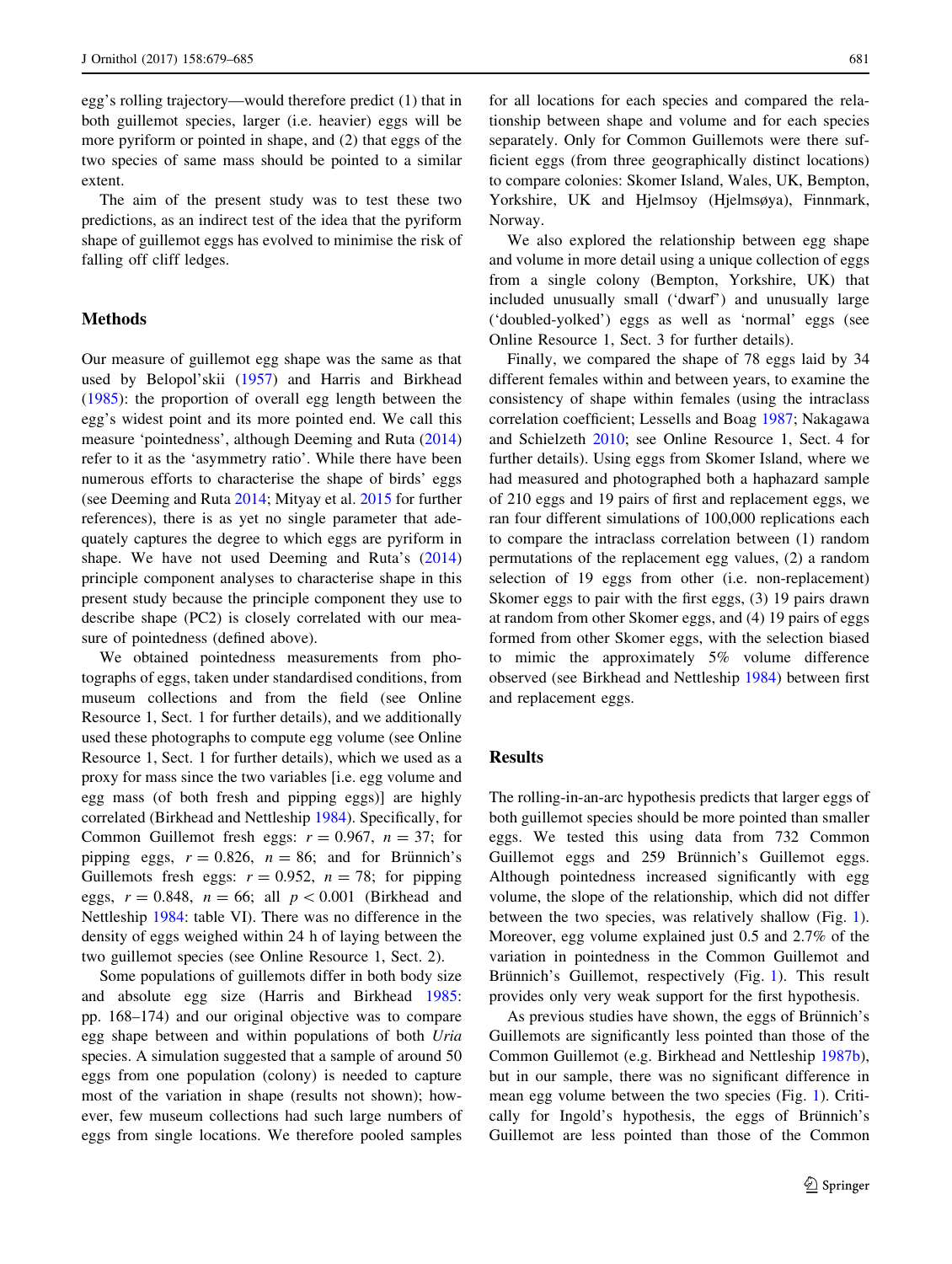U. Iomvia

<span id="page-3-0"></span>

Fig. 1 Relationship between pointedness and egg volume  $(cm<sup>3</sup>)$  for eggs of Common Guillemot Uria aalge (filled circles;  $n = 732$ ) and Brünnich's Guillemot U. lomvia (open circles;  $n = 259$ ). Using ANCOVA, the two slopes are not significantly different ( $t = 1.603$ ,  $df = 987$ ,  $p = 0.109$ ) and, dropping this the interaction term, the common slope differs significantly from zero  $(t = 2.963, df = 988,$  $p = 0.0032$ ). Egg volume does not differ significantly between species (Welch's  $t = 0.3364$ ,  $df = 498$ ,  $p = 0.74$ ); means: *U. aalge* 

Guillemot (Fig. 1) after controlling for egg volume, a result that also provides no support for the rolling-in-an-arc hypothesis.

A possible explanation for the slight increase in pointedness with volume is that the female's oviduct constrains the maximum egg diameter such that eggs that have a larger volume are longer by necessity. We explored this hypothesis in three ways. First, we looked at the relationship between volume and pointedness within colonies. This showed that, while the volume of Common Guillemot eggs differed significantly between the three geographic locations as expected (because of geographical differences in body mass; see Tuck [1961\)](#page-6-0), shape did not (Fig. [2](#page-4-0)).

Second, comparing the shape of atypically small, atypically large eggs and 'normal' Common Guillemot eggs from a single colony, we found that large-volume, doubleyolked eggs were significantly more pointed, and dwarf eggs significantly less pointed than 'normal' eggs (Fig. [3](#page-5-0)). This is consistent with the idea that egg volume plays a role in determining egg shape.

97.06, *U. lomvia* 96.86, 95% CI for difference (-0.96, 1.36). However, pointedness differed markedly between species (Welch's  $t = 10.63$ ,  $df = 420$ ,  $p < 0.001$ ), with U. aalge eggs being more pointed; means: U. aalge 0.640, U. lomvia 0.629, 95% CI for difference (0.009, 0.013). On the right are examples of eggs (to scale, within the volume range  $95-105$  cm<sup>3</sup>), of both species, representing the different values of pointedness, aligned with the y axis

Third, comparing the shape of eggs laid by the same female, either within a season (first vs. replacement eggs) or between seasons (first eggs), we found high and significant repeatability in egg shape (between  $r = 0.705$  and 0.921, for different datasets; all  $p < 0.001$ ), demonstrating a strong female effect (see Online Resource 1, Sect. 4 for further details). For first and replacement eggs from Skomer, the intraclass correlation coefficient value was 0.825, a value that exceeded the maximum obtained in four different simulations (see ''[Methods'](#page-2-0)') in every one of the 100,000 replicates per simulation ( $p<0.00001$ ).

# **Discussion**

We found that egg volume (equivalent to mass) explained less than 3% of the variation in shape, and hence constitutes only very weak evidence for the hypothesis that larger (i.e. heavier) guillemot eggs are more pointed than lighter ones. In other words, since over 97% of the variation in egg shape is unexplained, size clearly has little effect on egg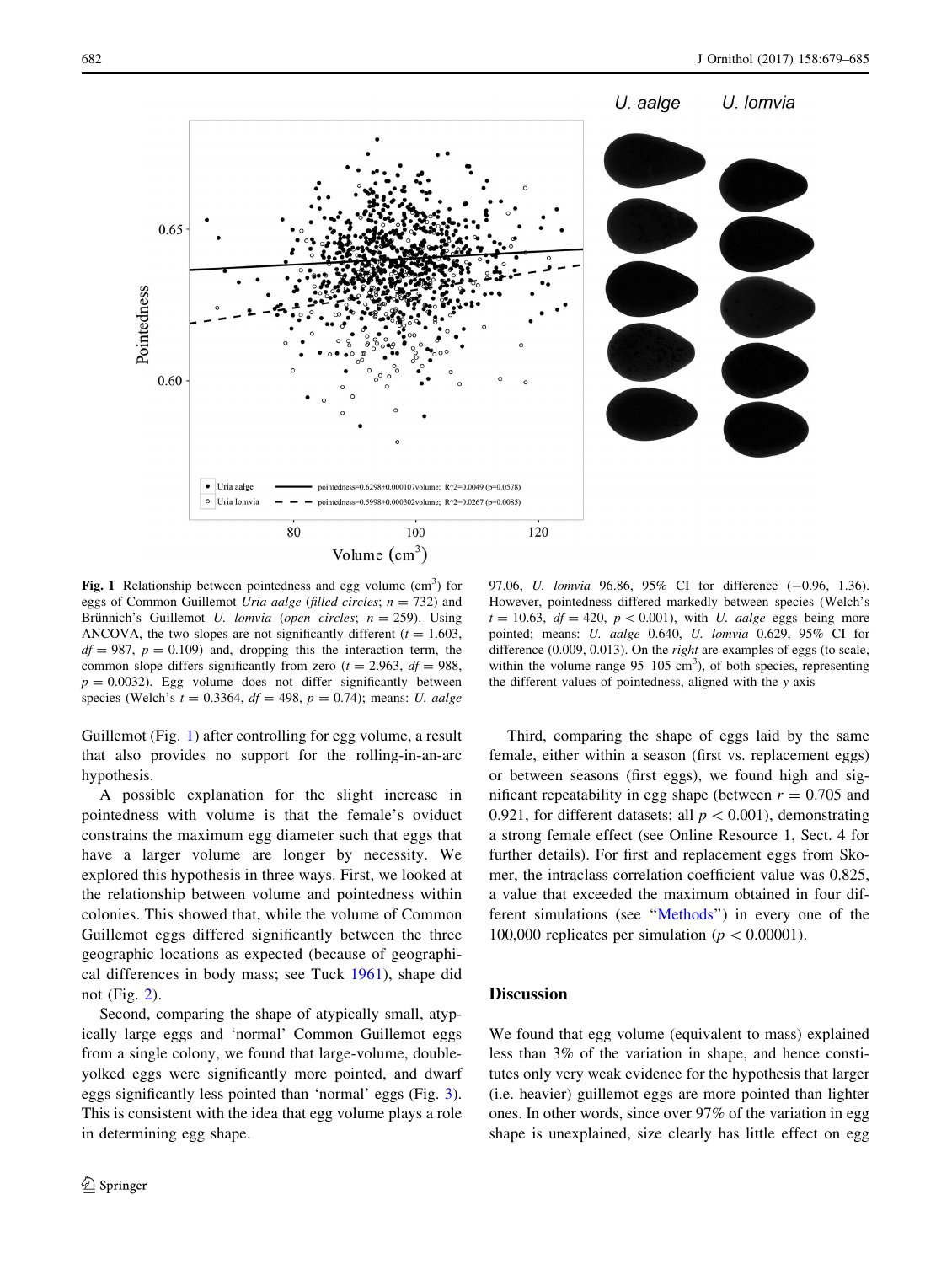<span id="page-4-0"></span>

Volume  $(cm<sup>3</sup>)$ 

shape. A more plausible explanation for the slight positive relationship between volume and pointedness is that egg shape becomes slightly more pyriform as size increases as a result of some constraint on maximum egg diameter within the oviduct.

More critically, even after controlling for egg size, the eggs of Brünnich's Guillemot are less pointed than those of the Common Guillemot. Brünnich's Guillemots breed on much narrower ledges than Common Guillemots, and therefore if egg shape is an adaptation to facilitate rolling in an arc, we expect Brünnich's Guillemot eggs to be more pointed, not less, than those of Common Guillemots. Our result thus provides no support for the idea that guillemot egg shape is an adaptation to minimise the risk of rolling.

The factors influencing how the avian oviduct determines the shape of eggs are not well known. Egg shape is likely determined by the eggshell membrane before the shell is formed, and that membrane is formed within the isthmus region of the oviduct. It is assumed that one end of this region is more constricted as the membrane is being formed (Bradfield [1951;](#page-6-0) Smart [1991](#page-6-0)). In addition, it is known that egg length and breadth (diameter) in particular are consistent within female birds (Romanoff and Romanoff [1949](#page-6-0)), including guillemots and the Razorbill (Birkhead and Nettleship [1984\)](#page-5-0). Here, we show that egg shape within females, at least for Common Guillemots, is also repeatable, although the reasons for this are unknown.

It is striking that, with very few exceptions, almost all previous researchers have attempted to explain the pyriform shape of guillemot eggs as an adaptation to minimise the risk of rolling (Belopol'skii [1957](#page-5-0); Tschanz et al. [1969](#page-6-0); Ingold [1980](#page-6-0)). This narrow focus may be a consequence of the way guillemot colonies were studied and exploited during most of the twentieth century. In the past, those collecting eggs or studying guillemots typically climbed onto breeding ledges causing the incubating birds to depart in panic, and many of their eggs rolled off the ledge (Belopol'skii [1957](#page-5-0); Uspenski [1956;](#page-6-0) Tuck [1961](#page-6-0)). Some studies even looked at the effect of gunshots, which caused an immediate mass departure of incubating birds in panic and a concomitant loss of eggs (Belopol'skii [1957](#page-5-0)). All this suggested that egg loss through rolling must be a major mortality factor for breeding guillemots. More recent observational studies of undisturbed guillemots showed that it is relatively rare for an egg to roll off a ledge (Birkhead [1977;](#page-5-0) Harris and Wanless [1988\)](#page-6-0). Unless disturbed by large terrestrial predators such as man, guillemots of both species rarely leave their egg unattended: one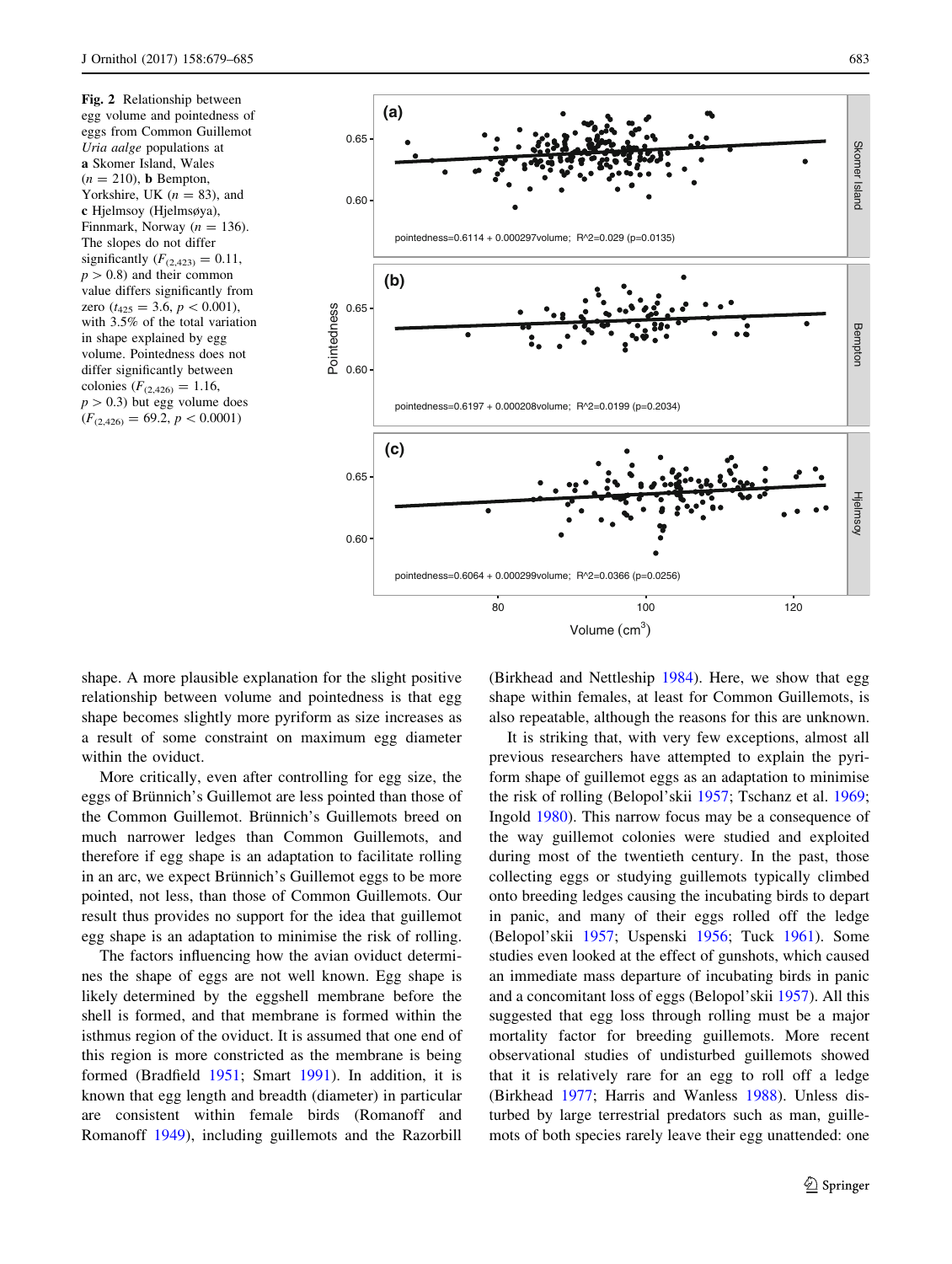<span id="page-5-0"></span>

Fig. 3 Variation in pointedness for Common Guillemot Uria aalge dwarf eggs ( $n = 13$ ; mean egg volume cm<sup>3</sup> ± 95% CL: 58.49  $\pm$  2.58), normal eggs ( $n = 83$ ; 97.95  $\pm$  1.79) and doubleyolked eggs ( $n = 37$ ; 142.40  $\pm$  2.41) previously collected from a single colony found at Bempton, Yorkshire, UK. Pointedness (mean  $\pm 95\%$  CL): dwarf = 0.631  $\pm$  0.009; normal =  $0.640 \pm 0.003$ , and double-yolked =  $0.650 \pm 0.003$ , (ANOVA  $F_{(2,130)} = 14.86$ ,  $p < 0.0001$ ; Tukey posthoc comparisons: dwarf vs. double yolk  $(p < 0.001)$ ; normal vs. double yolk  $(p<0.001)$ ; normal vs. dwarf  $(p<0.05)$ ). Boxes are the interquartile range, black line within the box is the median, the whiskers show the highest and lowest values and open circles indicate potential outliers

partner incubates continuously. Escaping from predators that threaten their own life and abandoning their egg is exactly what we might expect from a long-lived species like guillemots.

Ingold's [\(1980](#page-6-0), [2016](#page-6-0)) conclusion that both shape and mass affect an egg's rolling trajectory is based on a rather small sample size ( $n = 9$  Common Guillemot and  $n = 9$ ) Razorbill eggs). Also, as we show in this present study, eggs of the same volume or mass can vary considerably in shape (Fig. [1\)](#page-3-0), but Ingold provides no information on egg shape, nor does he tell us whether he even matched eggs of similar mass in his rolling experiments. Third, as had been shown previously and confirmed by his own studies, egg mass declines during the course of incubation, yet he does not state that the eggs used in these experiments were at the same stage of incubation. With at least three different factors affecting an egg's rolling trajectory, Ingold's ([1980\)](#page-6-0) sample size of 9 is almost certainly too low to draw any firm conclusions.

Ingold ([1980\)](#page-6-0) acknowledged that other selection pressures, such as 'weather conditions, predators and conspecifics', might explain the pyriform shape of the Common Guillemot's egg, but he did not elaborate nor test any other hypotheses. He also showed that parental behavior, including keeping the egg between their legs with

the blunt end directed away from the bird, was important in keeping the egg on the ledge (Ingold [1980](#page-6-0); see also Tschanz [1990;](#page-6-0) Ingold [2016\)](#page-6-0). Elsewhere, we consider several other hypotheses for the pyriform shape of guillemot eggs (Birkhead et al. [2017\)](#page-6-0).

Acknowledgements TRB conceived the project. TRB and JET collected the data; JET and JDB analysed the data; and TRB wrote the manuscript. We thank the following museum curators for allowing us to examine their eggs: Jean Woods (Delaware Natural History Museum, USA), Douglas Russell (Natural History Museum at Tring, UK), Rob Barrett (Tromsø Zoology Museum, Norway), Henry McGhie, (Manchester University Museum, UK), Brian Schmidt (Smithsonian Institute Washington, US), Jon Fjeldsa (Natural History Museum of Denmark), Ingvar Byrkjedal (University Museum of Bergen, Norway), Julian Carter (National Museum of Wales, UK) and Dan Gordon (Tyne and Wear Archives and Museums, UK). Mark Hipfner kindly provided the data that allowed us to calculate the density of fresh guillemot eggs. The translation of Ingold ([1980\)](#page-6-0) was made by Claudius Kerth. We thank Nicola Hemmings, Paul Ingold, Duncan Jackson, Bob Montgomerie, Julie Riordan, Tony Ryan and Karl Schulze-Hagen for valuable discussion. Thanks also to The Wildlife Trust of South and West Wales for permission to work on Skomer Island, and to the wardens there (Birgitta Büche and Edward Stubbings) for their help. We are grateful to Duncan Jackson and Bob Montgomerie for comments on the manuscript. The study was funded in part by a grant (to TRB) from the Leverhulme Trust, to whom we are very grateful. This work was carried out in compliance with the current laws in the United Kingdom.

Open Access This article is distributed under the terms of the Creative Commons Attribution 4.0 International License ([http://crea](http://creativecommons.org/licenses/by/4.0/) [tivecommons.org/licenses/by/4.0/\)](http://creativecommons.org/licenses/by/4.0/), which permits unrestricted use, distribution, and reproduction in any medium, provided you give appropriate credit to the original author(s) and the source, provide a link to the Creative Commons license, and indicate if changes were made.

# References

- Andersson M (1978) Optimal egg shape in waders. Ornis Fenn 55:105–109
- Barta Z, Székely T (1997) The optimal shape of Avian eggs. Funct Ecol 11:656–662
- Belopol'skii LO (1957) Ecology of sea colony birds of the Barents Sea. Israel Program for Scientific Translations, Jerusalem (Translated from Russian 1961)
- Birkhead TR (1977) The effect of habitat and density on breeding success in the Common Guillemot Uria aalge. J Anim Ecol. 46:751–764
- Birkhead TR (2016) The most perfect thing: the inside (and outside) of a bird's egg. Bloomsbury, London
- Birkhead TR, Nettleship DN (1984) Egg size, composition and offspring quality in some Alcidae (Aves: charadriiformes). J Zool Lond 202:177–194
- Birkhead TR, Nettleship DN (1987a) Ecological relationships between Common Murres, Uria aalge and Thick-billed Murres, Uria lomvia, at the Gannet Islands, Labrador. II: breeding success and site characteristics. Can J Zool 65:1630–1637
- Birkhead TR, Nettleship DN (1987b) Ecological relationships between Common Murres, Uria aalge and Thick-billed Murres, Uria lomvia, at the Gannet Islands, Labrador. I: morphometrics and timing of breeding. Can J Zool 65:1621–1629